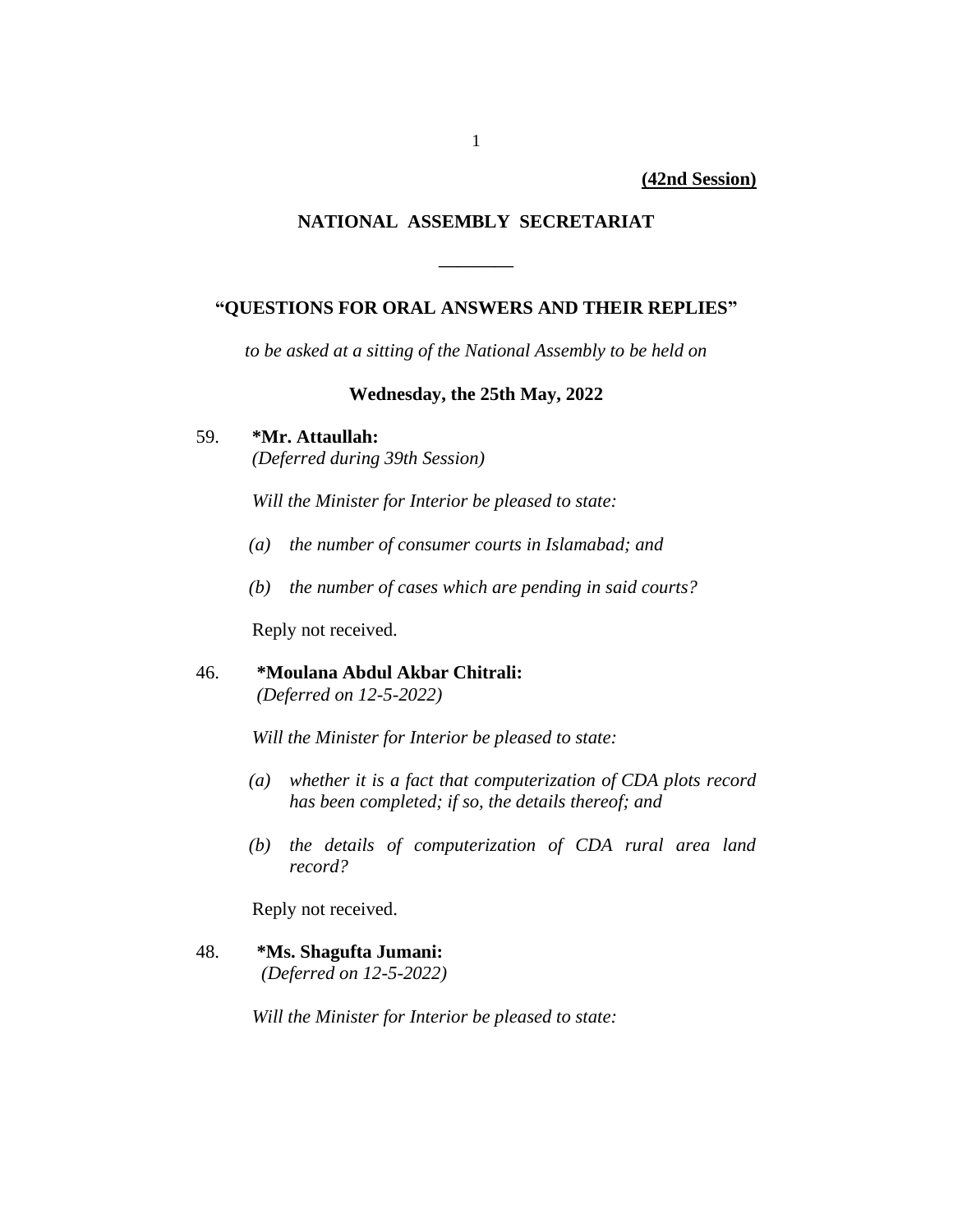- *(a) the number of complaints lodged with the FIA's cybercrime wing under the applicable laws in the country since August, 2018 with regard to defamation of any person's honour with any kind of material;*
- *(b) how many of the above complaints have been resolved, number of pending complaints alongwith reasons of the delay of each, including since when each complaint is pending;*
- *(c) whether the complainant is informed of the final outcome of the complaint; if so, the details thereof; and*
- *(d) whether the implementing agency tried to reach out to those elements who have been waging an indecent campaigns against any individual, especially public representatives, on social media during the said period; if so, the details thereof; if not, the reasons thereof?*

Reply not received.

#### 49. **\*Ms. Aliya Kamran:**

*(Deferred on 12-5-2022)*

- *(a) whether it is a fact that a large number of vehicles and motorcycles have been stolen during the last ten years;*
- *(b) if so, the details of cases registered with the Police indicating the name of owner, registration number of vehicle/ motorcycle, date of theft of the vehicle/motorcycle and action taken by the Police;*
- *(c) whether it is also a fact that some of the said vehicles/ motorcycles have been recovered by the Police and handed over to their respective owners;*
- *(d) if so, the details viz, indicating the name of owner, registration number of vehicle/motorcycle, date of theft and date of recovery of the vehicle/motorcycle; and*
- *(e) whether there is any policy at the national level to solve the vehicle theft problem alongwith steps being taken by the Government to overcome on this menace?*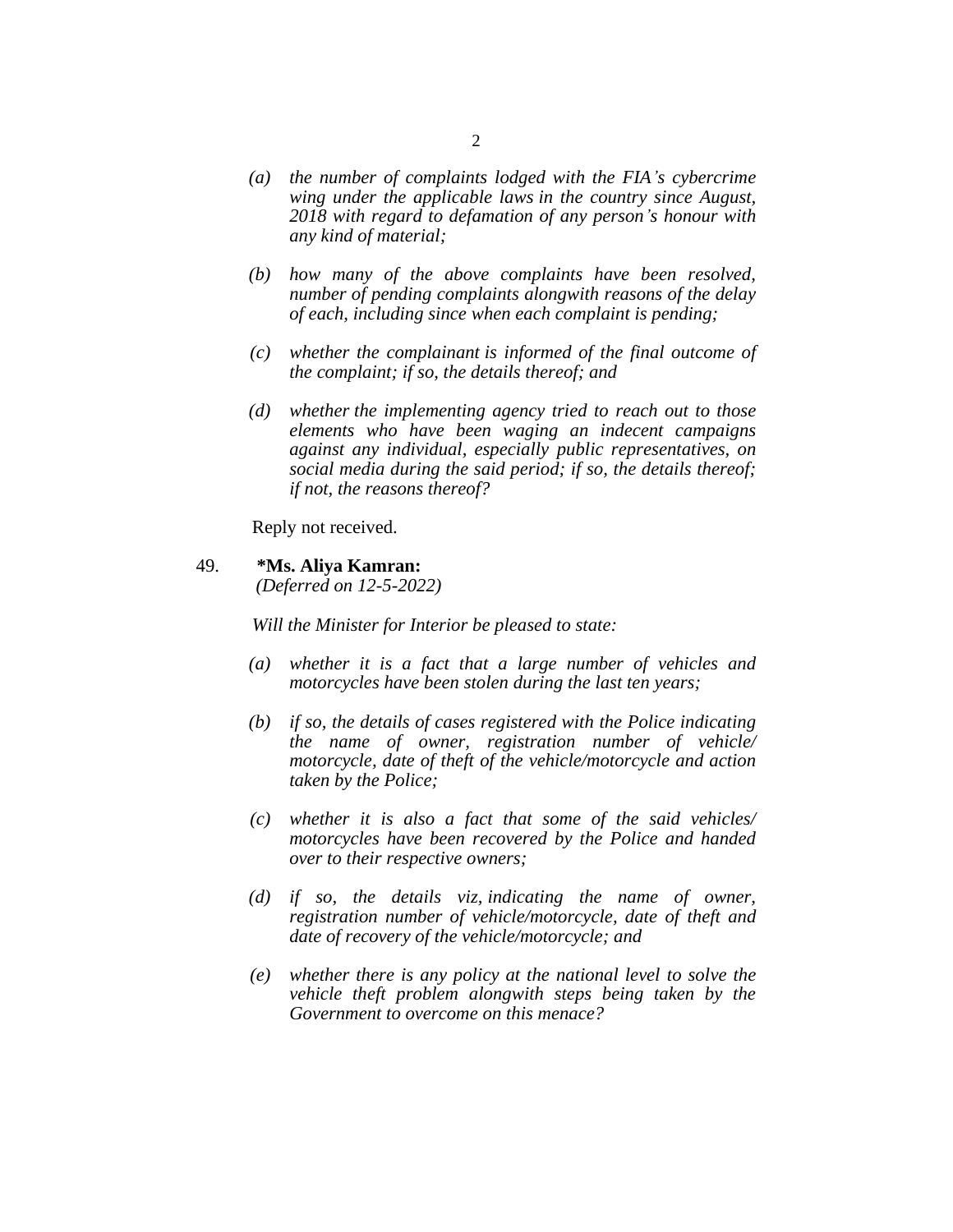**Minister for Interior (Rana Sana Ullah Khan):** (a) It is submitted that during last 10 years *w.e.f* 01-01-2012 to 30-04-2022 a total number of 5110 cases of stolen vehicles were registered within Federal Capital out of these 1693 vehicles were recovered. During this period 7368 cases of stolen Motorcycle were registered with in Islamabad and 1402 Motorcycles were recovered and handed over to the owners of vehicles and Motorcycles. Year wise detail is attached at **Annexure "A".**

(b) The detail of owners of vehicles/motorcycles is attached as **Annexure "B".**

- (c) The details has been explained in Annexure A  $\&$  B.
- (d) The detail is attached as Annexure "B".

(e) It is submitted that Anti-Vehicle lifting Cell has been established with an exclusive objective to control vehicle theft from the Capital.

Anti-Vehicle Lifting Cell (AVLC) is comprising of 54 Crime fighting Police officers/officials under the supervision of SSP, Investigation, Islamabad:

- ➢ One Sub-Inspector, Two ASI along with 10 constables have been deployed in 4 Zones of Islamabad. Special attention is being given to hotspots areas *i.e* Sunday Bazar, Main Markets. Shopping plaza where from the vehicle mostly stolen.
- $\triangleright$  During the previous year 2021, a total numbers of 160 vehicles were recovered by the AVLC, from 195 accused persons, stolen from Islamabad and other parts of the country and handed over to the real owners. During the current year **65 Vehicles and 52 Motorcycles** were recovered.

The ICT Police has taken following steps to control the car theft within Federal Capital:-

- ➢ The general public was informed and asked to install the safety alarm system and safety gadgets within their vehicles.
- ➢ Announcements have been made within the mosques of the congested area and people were instructed to safely park their vehicles.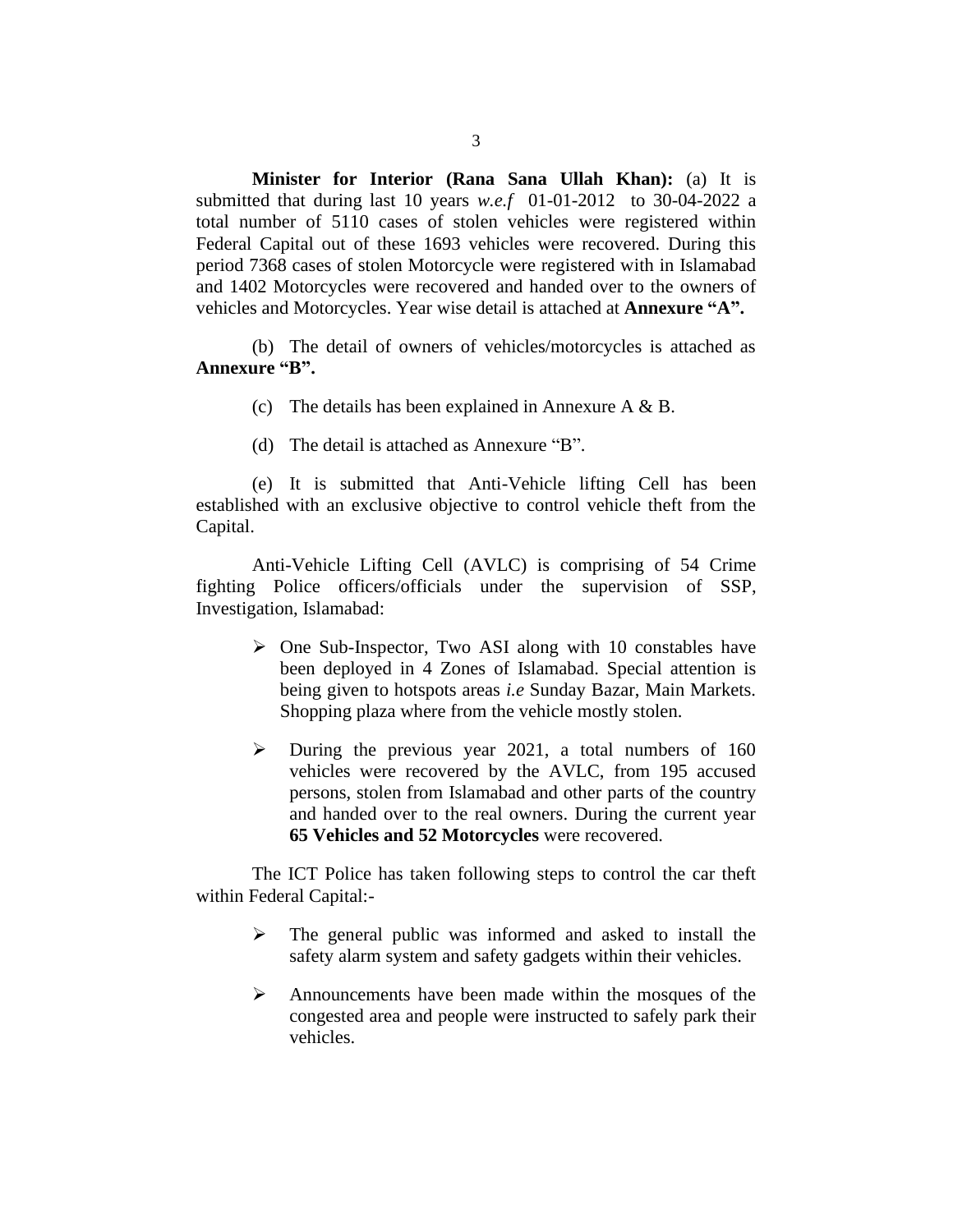- ➢ Naka Bandies at all important exit points have been established and the officers/officials have been directed to keep an eye over suspicious person/ vehicles to prevent the car theft.
- ➢ The patrolling has been enhanced and the officers have been directed to conduct surprise checking at various Nakas as a preventive measure.
- $\triangleright$  In the Rural areas, the foot patrolling has been enhanced as a preventive measure.
- $\triangleright$  The personnel in Civvies have also been deployed in different Sectors to keep watch over the suspicious persons/vehicles and the informers have also been deployed for the same purpose.
- ➢ Various meeting were held with different leaders of Trade Unions and they were requested to hire private security guards for the security of their private enterprises as well to keep watch over suspicious persons found near the parked vehicles.
- ➢ All the SHOs were directed to get close the unpaved roads entering or exiting from their area of responsibility and also to ensure the presence of Police on these points for checking purpose.
- $\triangleright$  The ICT Police is active to apprehend the car lifters while establishing Decoy Plans at different venues of public gatherings frequently.
- ➢ Once a vehicle is stolen from Islamabad or from other part of the country, and the incident is reported, the status of a stolen vehicle is updated in the automated system installed/available in almost every province of the country.
- $\triangleright$  There is inter-province coordination with regard to vehicle theft crimes across the country.

*(Annexures have been placed in the National Assembly Library)*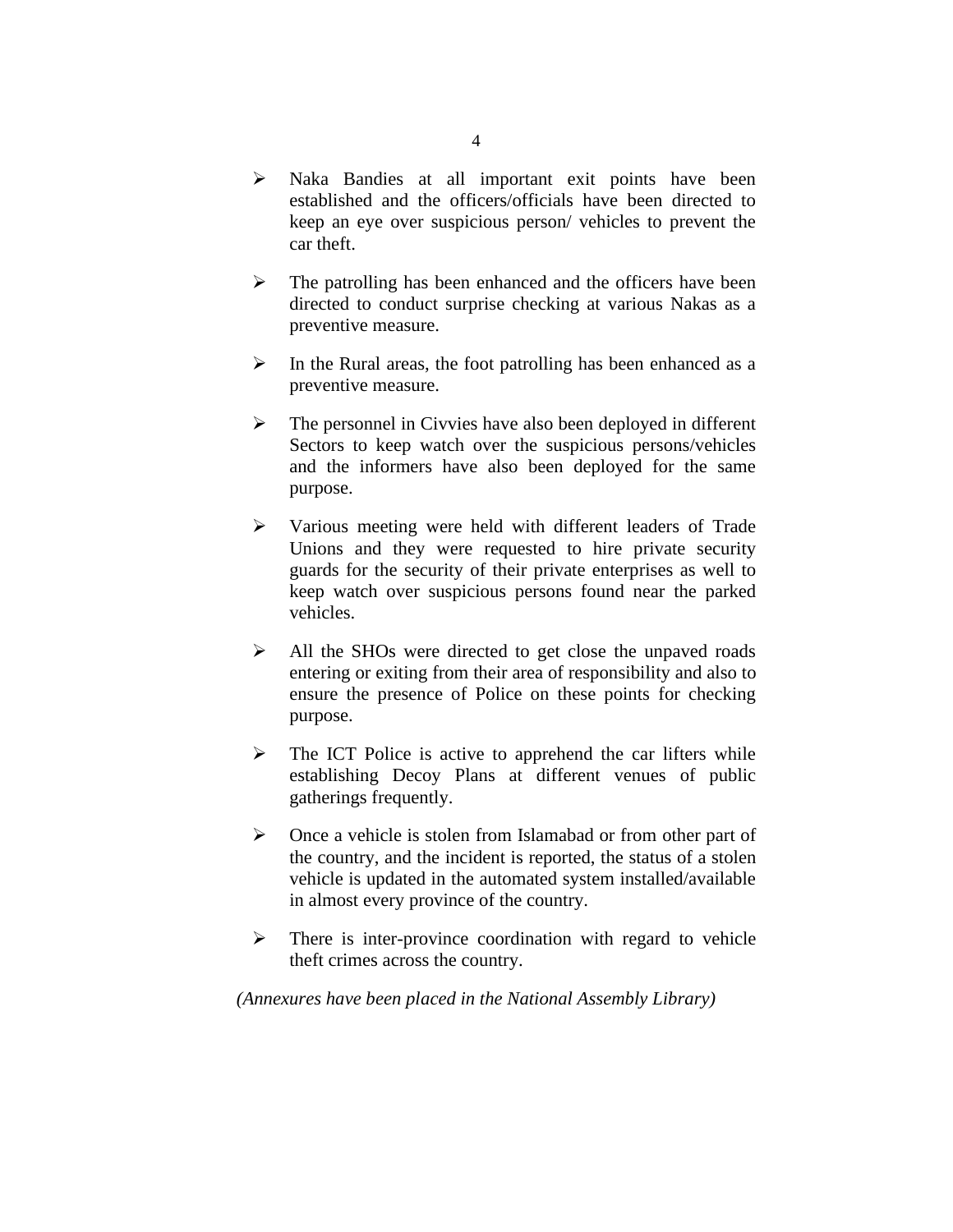## 50. **\*Syed Agha Rafiullah:**

*(Deferred on 12-5-2022)*

*Will the Minister for Interior be pleased to state:*

- *(a) whether it is a fact that only Rs.390/- monthly ration allowance is being paid from Constable to Sub-Inspector of Islamabad Capital Territory (ICT) Police while similar allowance of Rs.8000/- and Rs.6000/- is being paid to Pakistan Ranger and Narcotics Police, respectively; if so, the reasons thereof;*
- *(b) when was the last time such an allowance rate was fixed/revised for the personnel of ICT Police;*
- *(c) whether the concerned authorities have taken notice of such discrepancies/cum-meager rate of such allowance; if so, the details thereof; and*
- *(d) what steps are being taken by the Government to rationalize the rates of such allowance at an earliest?*

**Minister for Interior (Rana Sana ullah Khan):** (a) Yes; it is a fact that only Rs.390/- per month ration allowance is being paid from Constable to Sub-Inspector of Islamabad Capital Territory (ICT) Police.

(b) The rate of ration allowance was revised during 1990's. However, relevant copy of order may be provided by the Finance Division.

(c) The issue has already been discussed  $\&$  brought in the notice of different forums. However, no revision has been made so far. Recently, a case for revision of pay package of ICT Police to bring it at par with Punjab Police including Ration Allowance was taken up through Office of the Chief Commissioner, ICT, Islamabad *vide* No. 10-5/2/1284-85/A, dated 01-02-2022 **(copy enclosed).**

(d) Does not relate to ICT Police.

*(Annexure has been placed in the National Assembly Library)*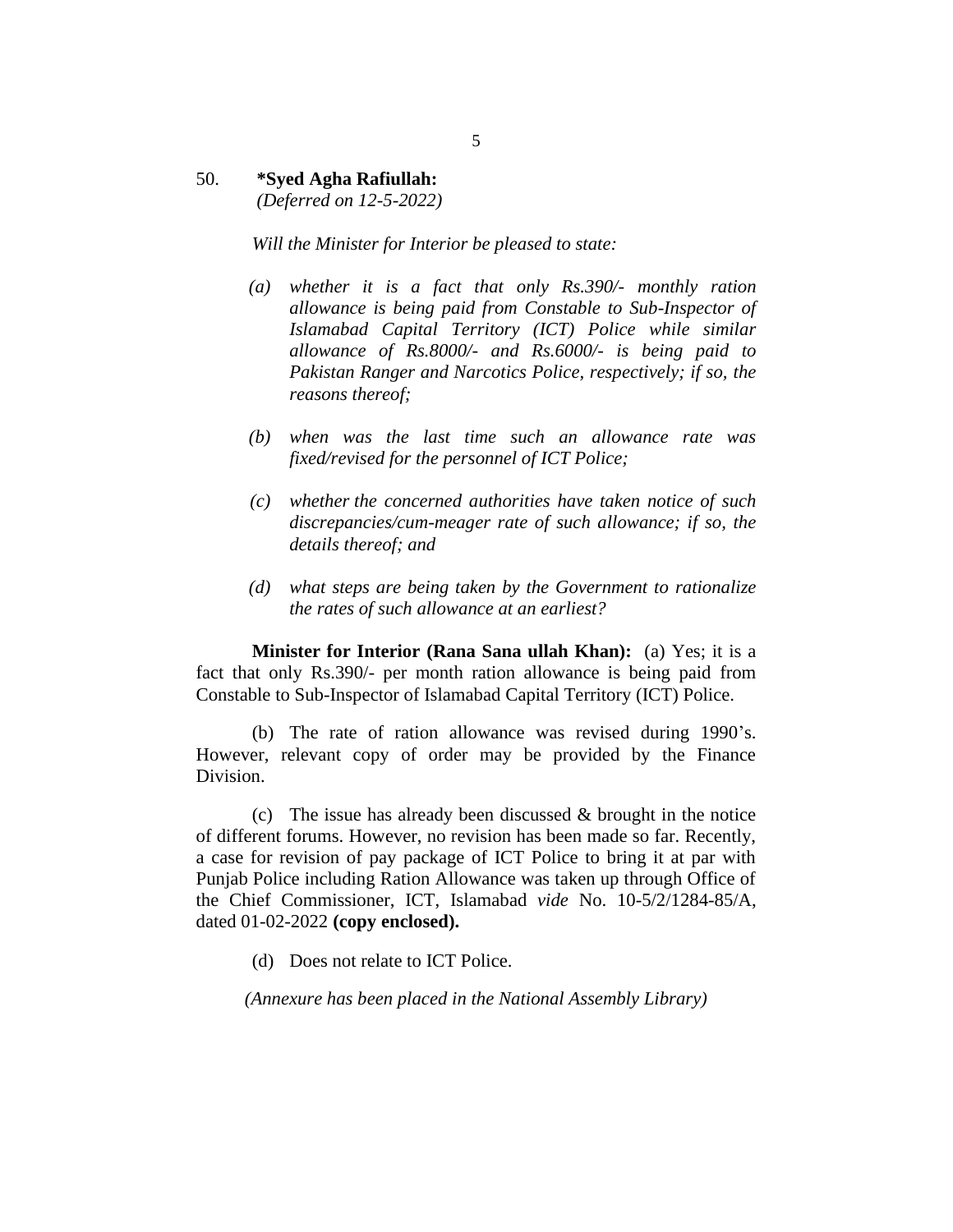## 51. **\*Syed Agha Rafiullah:**

 *(Deferred on 12-5-2022)*

*Will the Minister for Interior be pleased to state:*

- *(a) whether there is any proposal under consideration of the Government to eliminate the requirement of photo copies of CNIC in order to get registered of a citizen in various social and other facilities of public and private entities in view of the widespread misuse of CNIC copies and also the leaking of data by establishing an automated portal and link maximum entities with it in order to provide and register a citizen for the provision of any service thereof;*
- *(b) if so, the details thereof; if not, the reasons thereof?*

Reply not received.

## 52. **\*Dr. Mahreen Razzaq Bhutto:**

*(Deferred on 12-5-2022)*

*Will the Minister for Interior be pleased to state:*

- *(a) details of the year-wise honourarium, which were granted to employees of Islamabad Police during the last five years;*
- *(b) whether it is a fact that such honorarium were not granted to employees of Islamabad Capital Territory Police;*
- *(c) if so, the reasons thereof;*
- *(d) details of total cases have been pending for such honourarium to said police; and*
- *(e) what steps are being taken by the Government in this regard?*

**Minister for Interior (Rana Sana ullah Khan):** (a) Budget allocation under the head honorarium for the last five years is as under: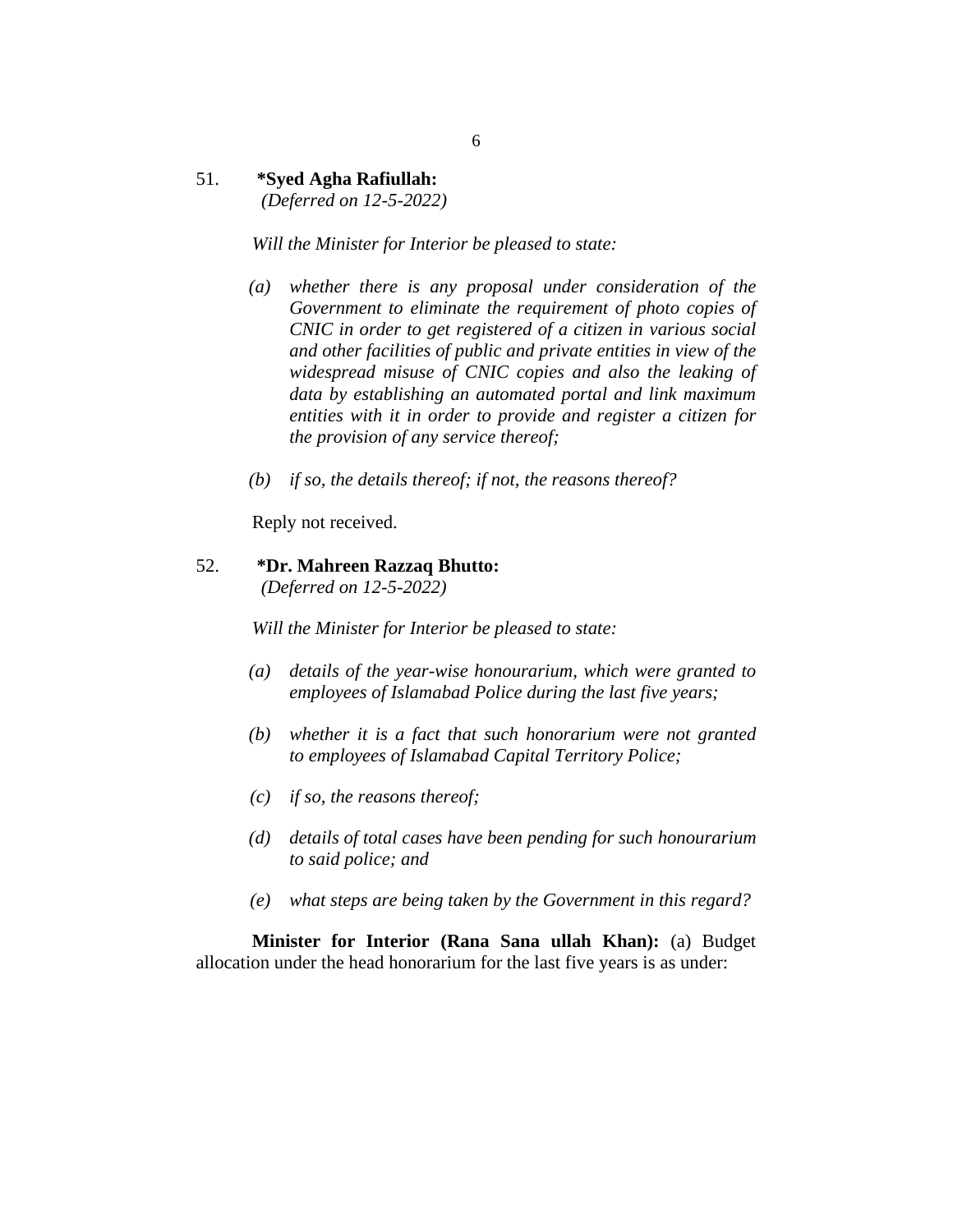| S.H | Years   | <b>Budget</b> |  |
|-----|---------|---------------|--|
| 1.  | 2017-18 | 10,000,000/-  |  |
| 2.  | 2018-19 | 30,000,000/-  |  |
| 3.  | 2019-20 | 50,000,000/-  |  |
| 4.  | 2020-21 | 50,000,000/-  |  |
| 5.  | 2021-22 | 60,000,000/-  |  |

(b) Honorarium is being granted to the employees on the basis of annual budget allocation and recommendations received from supervisory officers on the basis of good performance towards their assigned duties.

(c) Nil

(d) Special Honoraria was announced for the perosnnel who performed duties during budget sessions 2018-19, 2019-20 and 2020-21. The same are not yet paid due to non-availability of budget. Funds have already been demanded for the purpose by ICT Police through supplementary grant during CFY 2021-22.

- (e) Does not relate to ICT Police.
- 53. **\*Ms. Tahira Aurangzeb:**

*(Deferred on 12-5-2022)*

*Will the Minister for Interior be pleased to state:*

- *(a) what is the total area of Margallah Hills National Park consist of; and*
- *(b) the area of land which is illegaly occupied by the occupants?*

Reply not received.

54. **\*Moulana Abdul Akbar Chitrali:** *(Deferred on 12-5-2022)*

*Will the Minister for Defence be pleased to state:*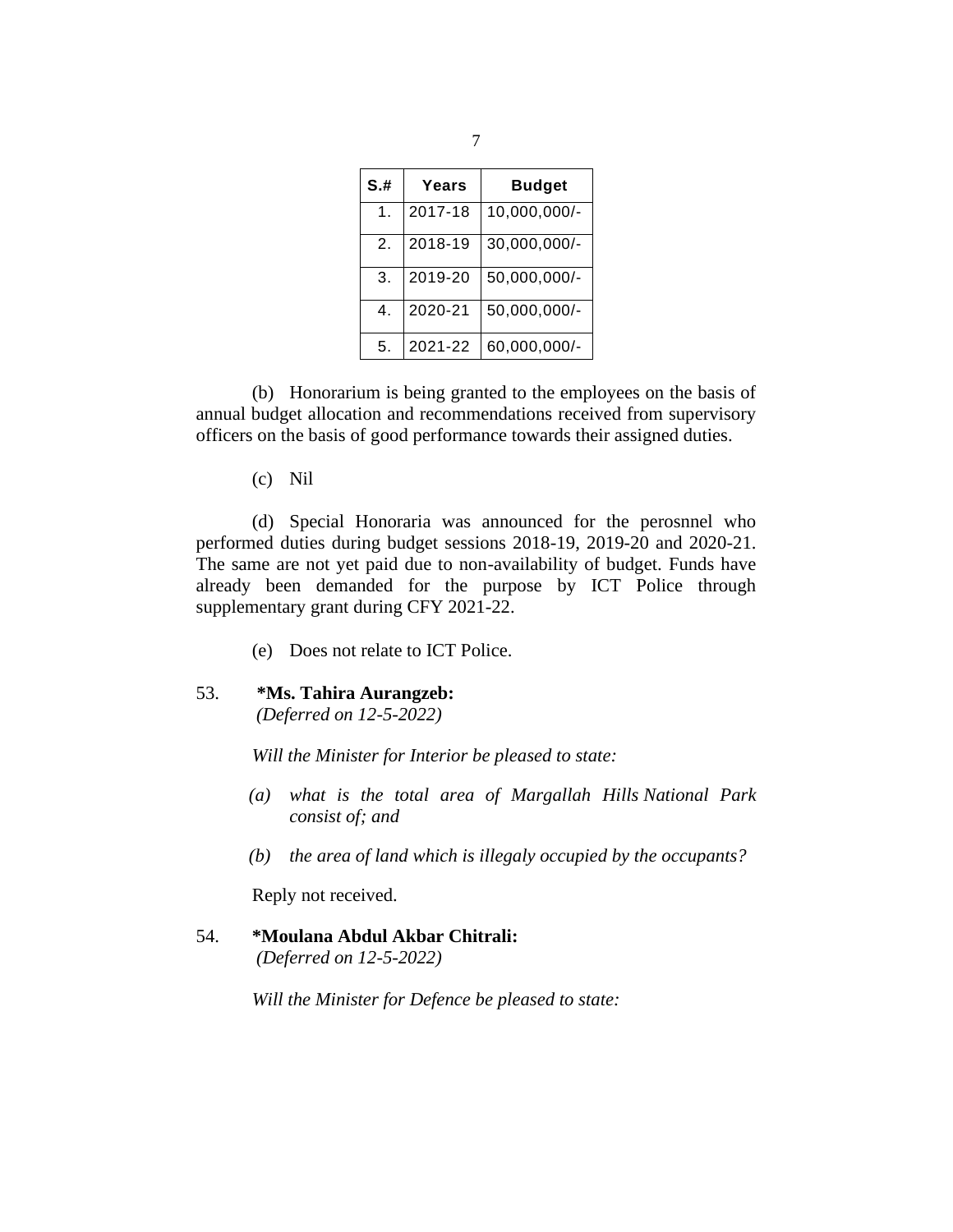- *(a) the details of patients of Navy, Air Force, Army and other persons visited the Navy and Air Force Hospitals in Islamabad;*
- *(b) total amount charged from them, category-wise, charges per private persons, any exemptions for disabled, widows, senior citizens of 70 years and above during the last three months?*

Deferred for answer on Next Rota Day.

55. **\*Nawab Muhammad Yousuf Talpur:**  *(Deferred on 12-5-2022)*

*Will the Minister for Interior be pleased to state:*

- *(a) details of Bio-data viz, the names, domiciles, qualifications, experience, background reputation and citizenship of all the members of Board of Directors of NADRA;*
- *(b) the tenure for which they have been inducted;*
- *(c) details of the perks, privileges and other fringe benefits being paid to each of the Directors and Board of Directors of NADRA; and*
- *(d) under what law/rules their performance is being supervised and governed?*

Reply not received.

#### 56. **\*Syed Mehmood Shah:**

*(Deferred on 12-5-2022)*

- *(a) under which law, enforcing agency is entitled/has the right to enforce VIP routes by handling traffic in capital territory;*
- *(b) which official dignitaries are entitled to VIP routes and what are the defined levels of such protocol; and*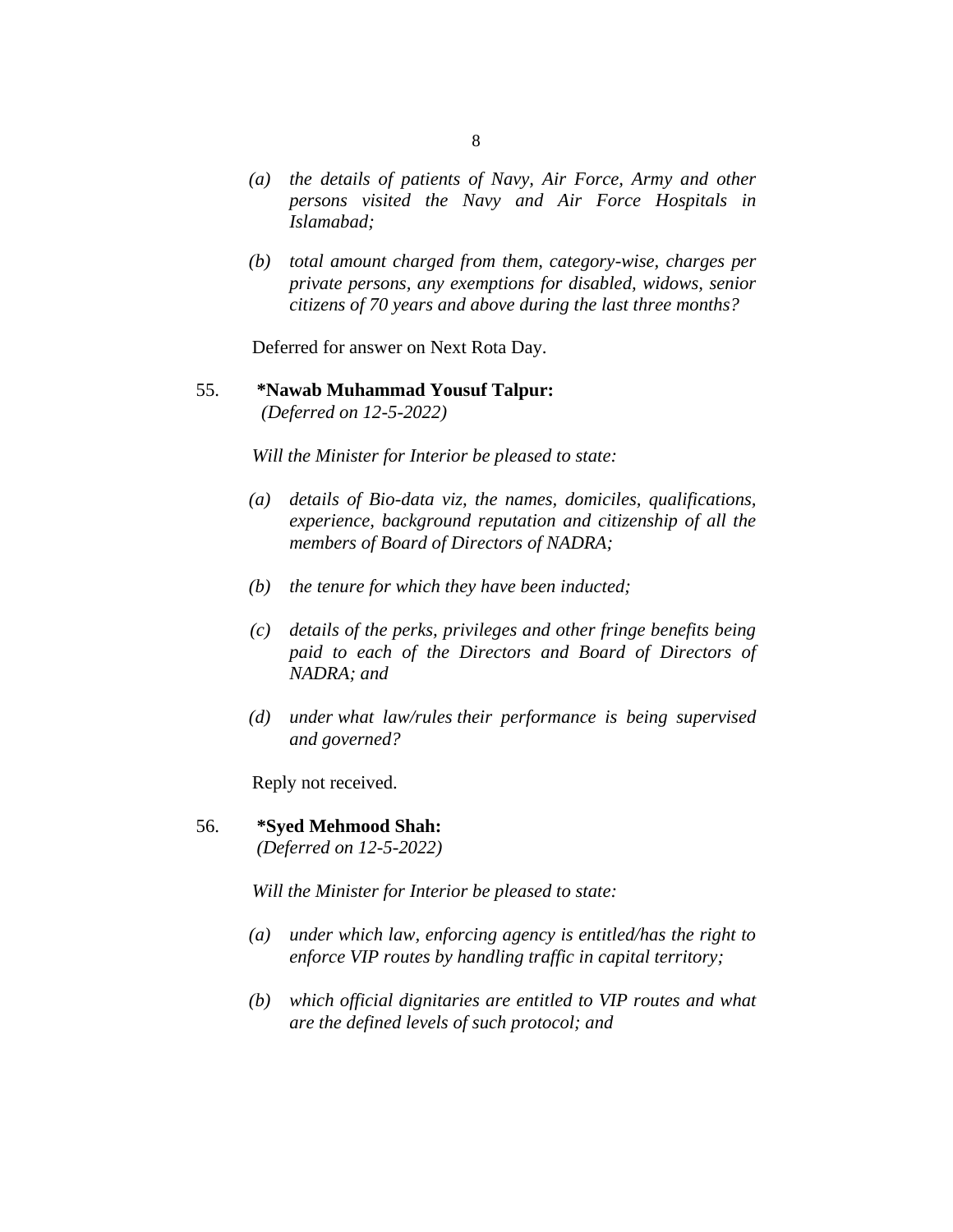*(c) in case of emergency, what is the policy of letting ambulance/cars carrying patients to hospital during the VIP routes?*

**Minister for Interior (Rana Sana ullah Khan)**: (a) It is submitted that traffic police has the right to enforce VIP routes hy handing traffic in Capital Territory under Blue Book Chapter-VI for ensuring their security/ safe journey during movements.

(b) President of Pakistan, Prime Minister of Pakistan, Foreign heads of States foreign dignitaries declared as **State Guest** by Government of Pakistan are entitled for route/clearance facility.

(c) The emergency route clearance for ambulances are available during VVIP/VIP routes, please.

#### 58. **\*Mr. Raza Rabani Khar:**

*(Deferred on 12-5-2022)*

*Will the Minister for Interior be pleased to state:*

- *(a) whether it is a fact that according to the Islamabad Master Plan, CDA was supposed to acquire all the land in Zone-I but have failed to do so, thus, a large number of people who are real owners of land in the zone are not allowed to construct on their own land and conversely;*
- *(b) whether it is also a fact that some influential people are not only buying and selling land in the area but also continuing construction on large-scale;*
- *(c) if so, whether such situation has created major problems;*
- *(d) whether it is further a fact that CDA has handled these issues in a frivolous manner, and it reflects the poor planning and non-implementation of CDA policies;*
- *(e) if so, what corrective measures are being taken by the CDA to avoid such complications and legal implications in future?*

**Minister for Interior (Rana Sana ullah Khan)**: (a) As per ICT Zoning Regulations, 1992, the land in Un-Acquired sectors of Zone-I, is to be acquired and developed by CDA as per Master Plan in a phased programme. Pursuant to above, out of 60 sectors of Zone-I, CDA has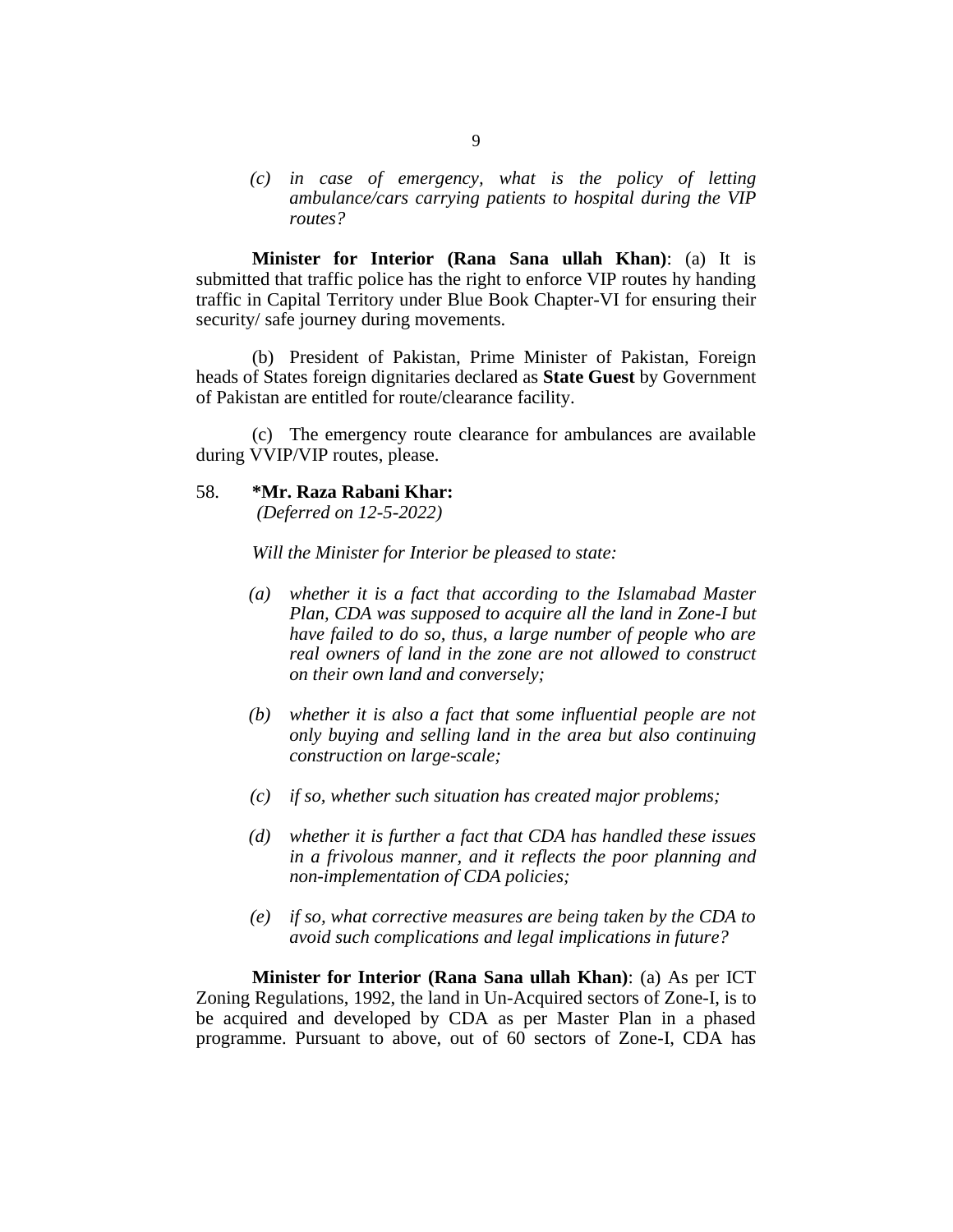acquired 44 sectors and FGEHFA has acquired 07 Sectors. Only 09 are un-acquired.

(b) The record of land transfer and ownership of un-acquired land lies with ADC (R), ICT Administration. CDA has made various efforts to control un-authorize / illegal development in these un-acquired Sectors of Zone-I. The action includes. Notices. Show Causes, Sealing of Buildings. The matter has also been referred to Senior Magistrate CDA for initiation of action as per Section 46 & 46-B of CDA Ordinance 1960.

(c) The issue was complex as acquisition of land in the remaining 09 sectors requires huge financial resources. Therefore, CDA authority has referred the case to Federal Commission to consider the matter for its resolution under the Review of Master Plan of Islamabad.

(d) Incorrect. CDA has made various efforts to control unauthorize / illegal development in these un-acquired Sectors of Zone-I. The action includes. Notices, Show Causes, Sealing of Buildings, and the matter has been referred to Senior Magistrate CDA for initiation of action as per Section 46 & 46-B of CDA Ordinance 1960.

(e) CDA has made various efforts to control un-authorize / illegal development in these un-acquired Sectors of Zone-I. In addition to this, the matter is under consideration before Master Plan Commission, constituted by Federal Government to Review Master Plan of Islamabad.

#### 59. **\*Sheikh Rohale Asghar:**

*(Deferred on 12-5-2022)*

*Will the Minister for Interior be pleased to state:*

- *(a) total area of land under the ownership of each housing society in Islamabad at present;*
- *(b) the number of persons whom commitment/contracts for provision of plots have been made by the each above said society?*

Reply not received.

60. **\*Ms. Tahira Aurangzeb:**

 *(Deferred on 12-5-2022)*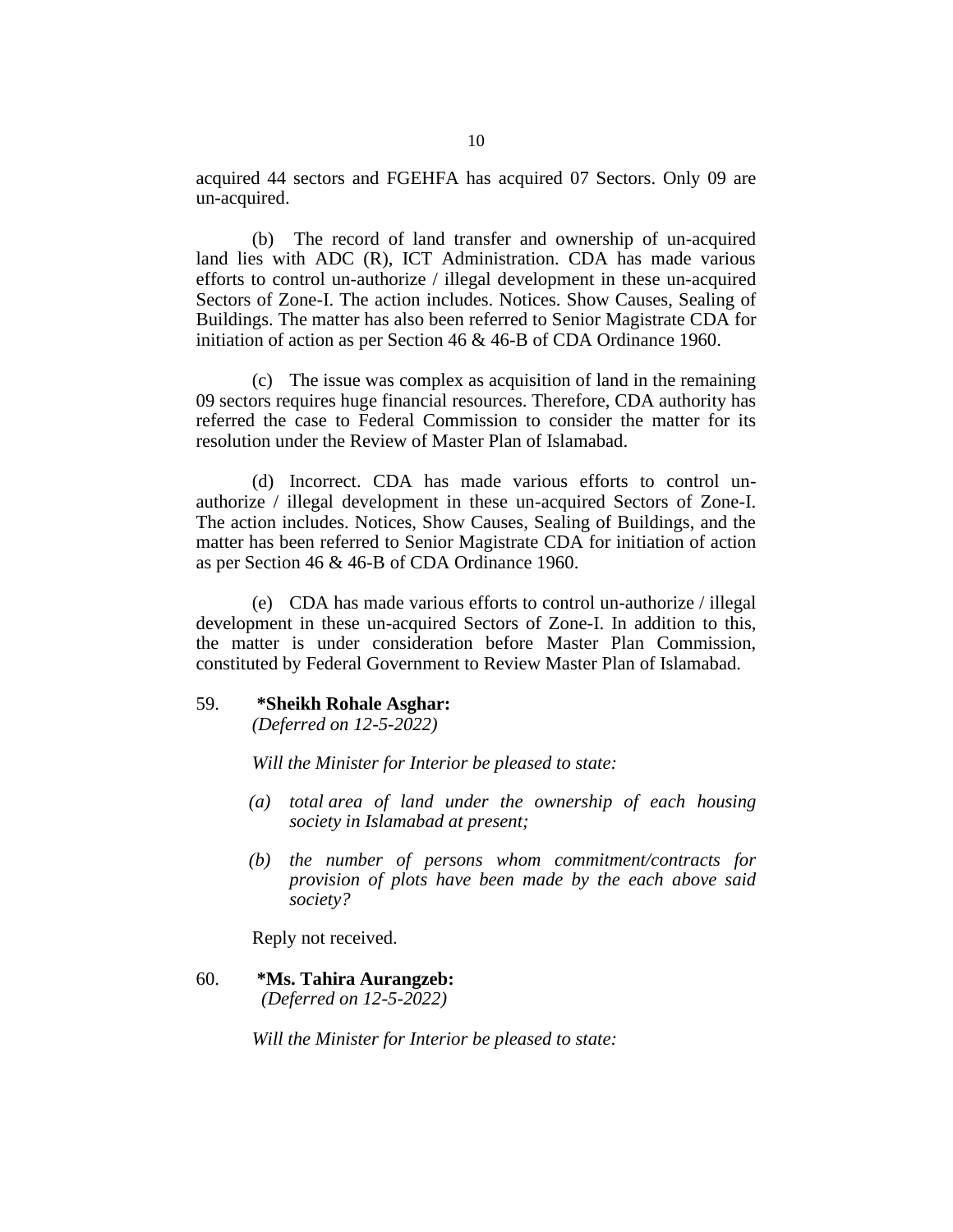- *(a) whether it is a fact that Miyawaki forests have been planted in other locations of Islamabad like in President House;*
- *(b) if so, the locations thereof; and*
- *(c) when were these fortests planted and the cost incurred thereon?*

Reply not received.

#### 125. **\* Moulana Abdul Akbar Chitrali:**

*Will the Minister for Interior be pleased to state the details of the action taken against charging higher prices of essential commodities in the Islamabad Capital Territory during the last three years?*

**Minister for Interior (Rana Sana ullah Khan)**: The ICT Administration has taken a number of measures to check price hikes and is trying to maintain balance between supply and demand through curbing the tendency of price hike, profiteering and hoarding in order to provide relief to common man.

The performance report regarding price hike *w.e.f.* July 2019 till date is as under:

| Sr. | Name of          | <b>Shops</b>  | <b>FIR</b>        | <b>Persons</b>  | <b>Fine</b>    |
|-----|------------------|---------------|-------------------|-----------------|----------------|
| No. | Month            | <b>Sealed</b> | <b>Registered</b> | <b>Arrested</b> | <b>Imposed</b> |
| 1.  | <b>July 2019</b> | 1856          | 116               | 2198            | 10633000       |
|     | tο               |               |                   |                 |                |
|     | June 2020        |               |                   |                 |                |
| 2.  | <b>July 2020</b> | 848           | 106               | 1405            | 10907900       |
|     | tο               |               |                   |                 |                |
|     | June 2021        |               |                   |                 |                |
| 3.  | <b>July 2021</b> | 861           | 91                | 1050            | 6718800        |
|     | to               |               |                   |                 |                |
|     | May 2022         |               |                   |                 |                |
|     | <b>Total</b>     | 3565          | 313               | 4653            | 28259700       |

### 126. **\* Mr. Raza Rabani Khar:**

*Will the Minister for Interior be pleased to refer to the Starred Question No.24 replied on 8-11-2021 and to state:*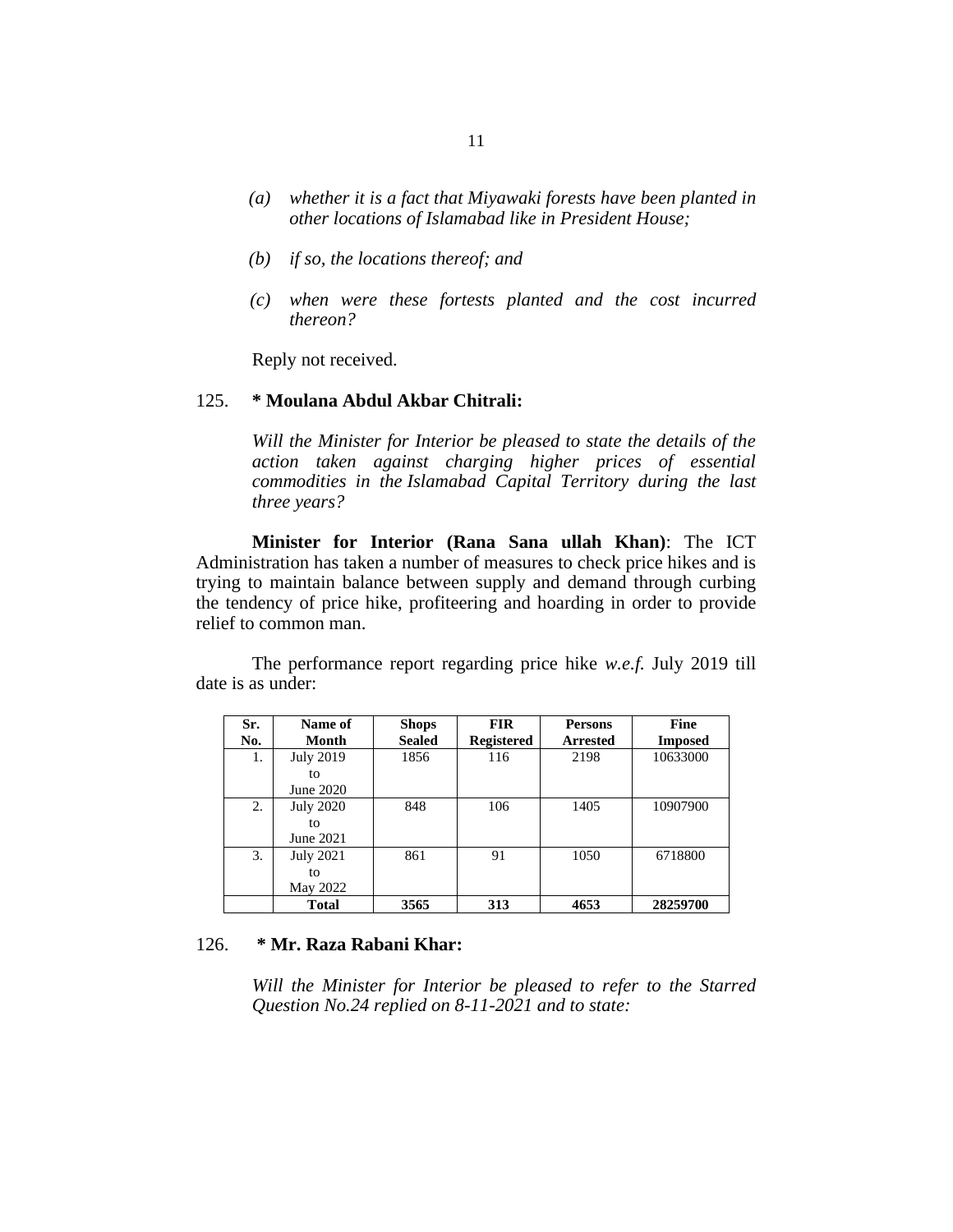- *(a) whether it is a fact that the employees, not received payment under the head of leave encasement after August 2018 were not included in it;*
- *(b) if so, the reasons to hide the aforesaid facts;*
- *(c) the details of employees to whom payment is due in each head;*
- *(d) the amount demanded by the Islamabad Capital Territory Police from the Finance Division for the said payments after 2018 and the amount given in each budget, after the year 2018;*
- *(e) whether it is also a fact that due to non-payment of said payments, their volume has been increasing;*
- *(f) if so, the steps being taken by the Government, in this regard?*

Reply not Received.

#### 127. **\* Moulana Abdul Akbar Chitrali:**

*Will the Minister for Interior be pleased to state the names, designations, total tenure of the Officers/Officials of FIA including sub-inspectors and above cadres at the Islamabad and Peshawar Airports during last three years?*

Reply not Received.

#### 128. **\* Sheikh Rohale Asghar:**

*Will the Minister for Interior be pleased to state:*

- *(a) the names of the recreational sports/parks/gardens administered by the CDA in Islamabad;*
- *(b) total income earned by CDA from the aforesaid during last five years; and*
- *(c) the amount incurred on each of the same during the said period alongwith year-wise break-up?*

Reply not Received.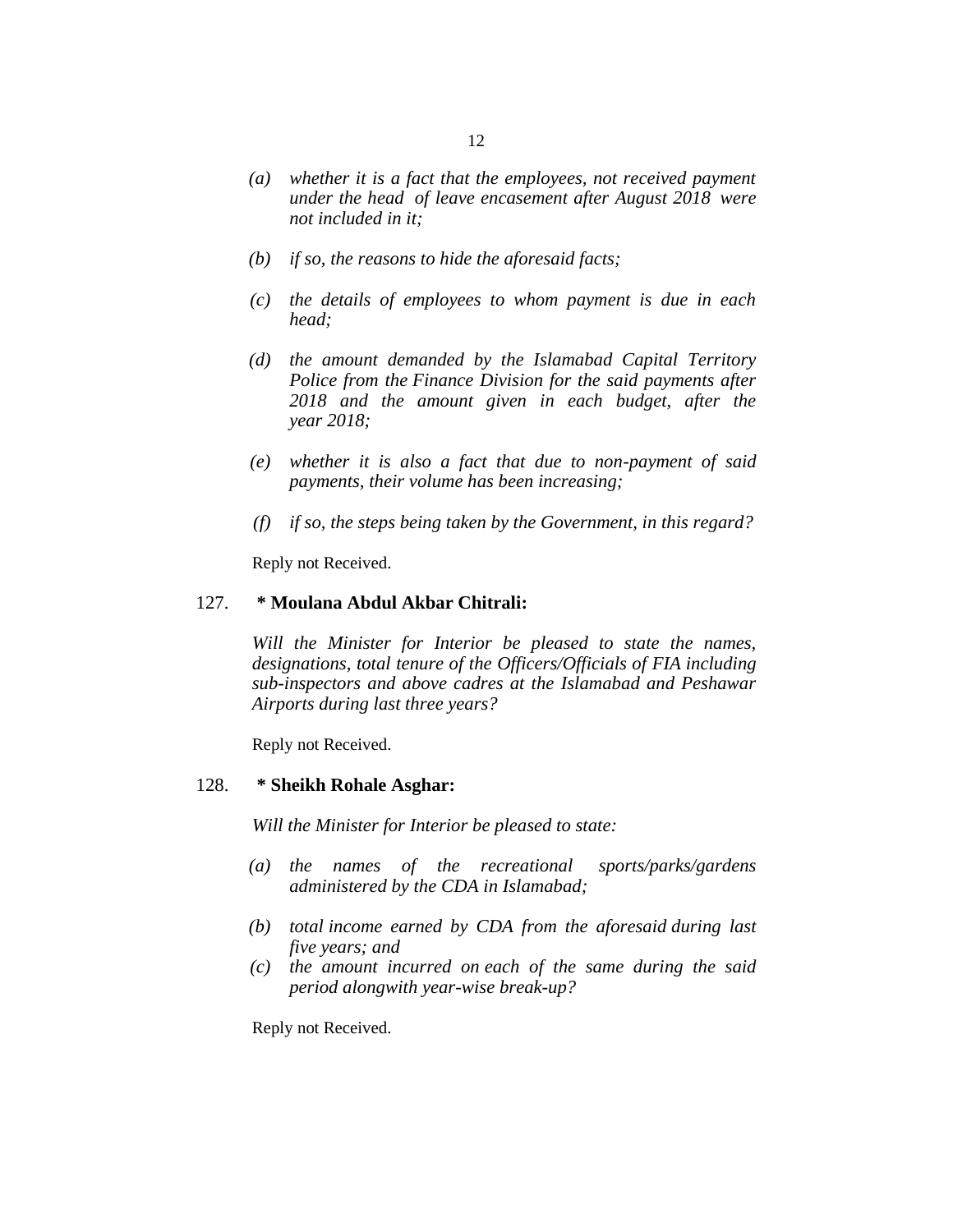#### 129. **\* Sheikh Rohale Asghar:**

*Will the Minister for Interior be pleased to state:*

- *(a) whether it is a fact that Pakistan Movement Park is being constructed in H-8, Islamabad;*
- *(b) if so, the total area as well as cost details thereof; and*
- *(c) its benefit accruing to the country?*

Reply not Received.

#### 130. **\* Ms. Tahira Aurangzeb:**

*Will the Minister for Interior be pleased to state:*

- *(a) the locations in Islamabad where archaeological sites and tourist resorts exist; and*
- *(b) the total amount spent in tenure of the previous Government till date with regard to their refurbishment, maintenance, preservation and restoration?*

Reply not Received.

#### 131. **\* Ms. Tahira Aurangzeb:**

*Will the Minister for Interior be pleased to state:*

- *(a) the locations of cremation grounds and graveyards of minorities for non-muslims in Islamabad; and*
- *(b) if not, whether there is any plan to establish/set up such cremation grounds/graveyards?*

Reply not Received.

ISLAMABAD: CHAUDHRY MUBARAK ALI, *The 24th May, 2022. Acting Secretary.*

PCPPI—5076(2022) NA—24-05-2022—500.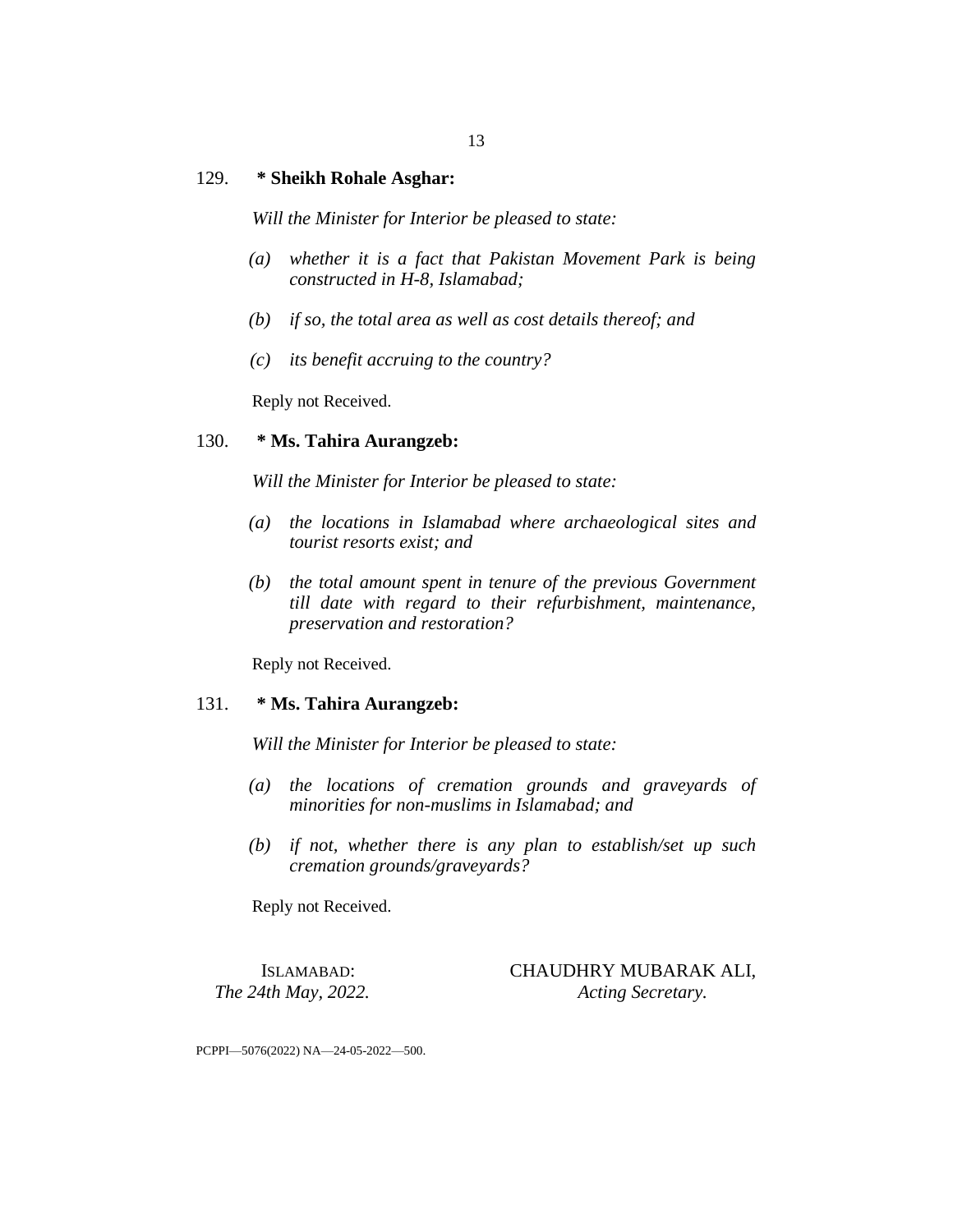**(42nd Session)**

## **NATIONAL ASSEMBLY SECRETARIAT**

## **"UNSTARRED QUESTIONS AND THEIR REPLIES"**

**————**

**For Wednesday, the 25th May, 2022**

#### 67. **Mr. Saad Waseem:**

(*Deferred during 18th Session)*

*Will the Minister for Interior be pleased to state:*

- *(a) whether it is a fact that Fisheries Department of ICT, Islamabad has increased charges of fishing in Rawal Dam, Islamabad from Rs.10/- to Rs.1000/- recently; if so, the justification thereof; and*
- *(b) what steps are being taken to rationalize the aforesaid fee?*

Reply not received.

## 52. **Mir Amer Ali Khan Magsi:**

*(Deferred during 28th Session)*

*Will the Minister for Interior be pleased to state:*

- *(a) whether it is a fact that a number of plots size 40x80 have been allotted in Jammu Kashmir Cooperative Housing Society in Sector F-15/1, Islamabad in non-possession areas and to Provide complete details alongwith names, plot number, address of allottees with contact numbers;*
- *(b) the reasons for allotting the said plots in non-possession areas besides receiving full payment;*
- *(c) if the answer to parts (a) and (b) above are affirmative, the time by which possession of said plots to its allottees?*

Reply not received.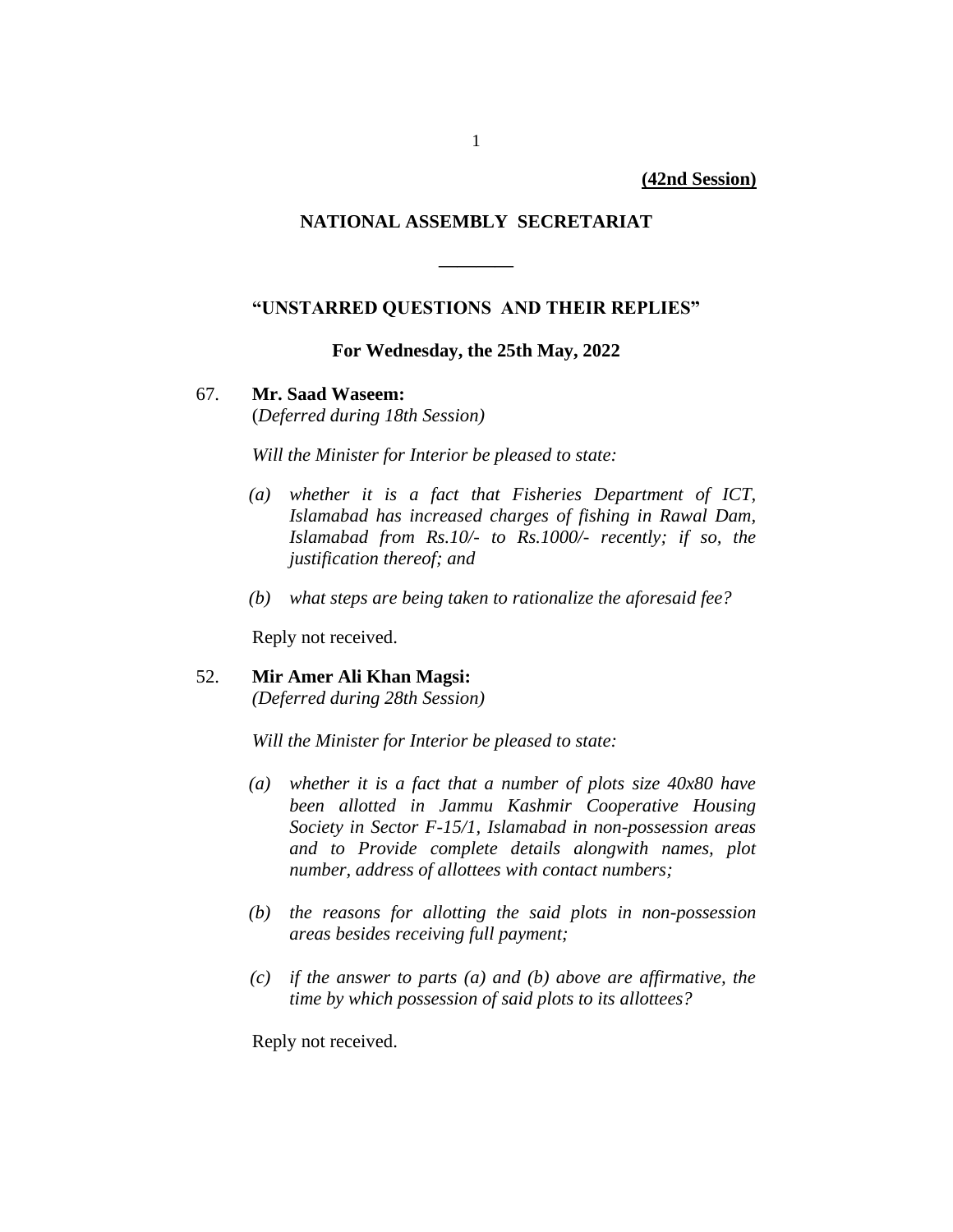## 18. **Mrs. Shahida Akhtar Ali:**

*(Deferred during 36th Session)*

*Will the Minister for Interior be pleased to state:*

- *(a) whether it is a fact that the CDA has closed the connections of water in G-13 and G-14, Islamabad of Federal Government Employees Housing Authority due to non-payment of bills;*
- *(b) if so, the amount of bills alongwith the number of months for which bills have not been deposited; and*
- *(c) the steps being taken by the Government to remove the shortage of water in said sectors?*

Reply not received.

## 1. **Moulana Abdul Akbar Chitrali:**

*(Deferred during 38th Session)*

*Will the Minister for Interior be pleased to state:*

- *(a) whether it is a fact that residents of CDEFCHS, Sectors E-16 and E-17, Islamabad are facing supply of low voltage electricity due to non-installation of required numbers of transformer which have caused damages to their appliances thereof; and*
- *(b) the time by which the required numbers of transformers would be provided/installed to address the grievances of the residents?*

Reply not received.

# 1. **Moulana Abdul Akbar Chitrali:**

*(Deferred during 39th Session)*

*Will the Minister for Interior be pleased to state:*

*(a) the perks and privileges provided to the employees of police department;*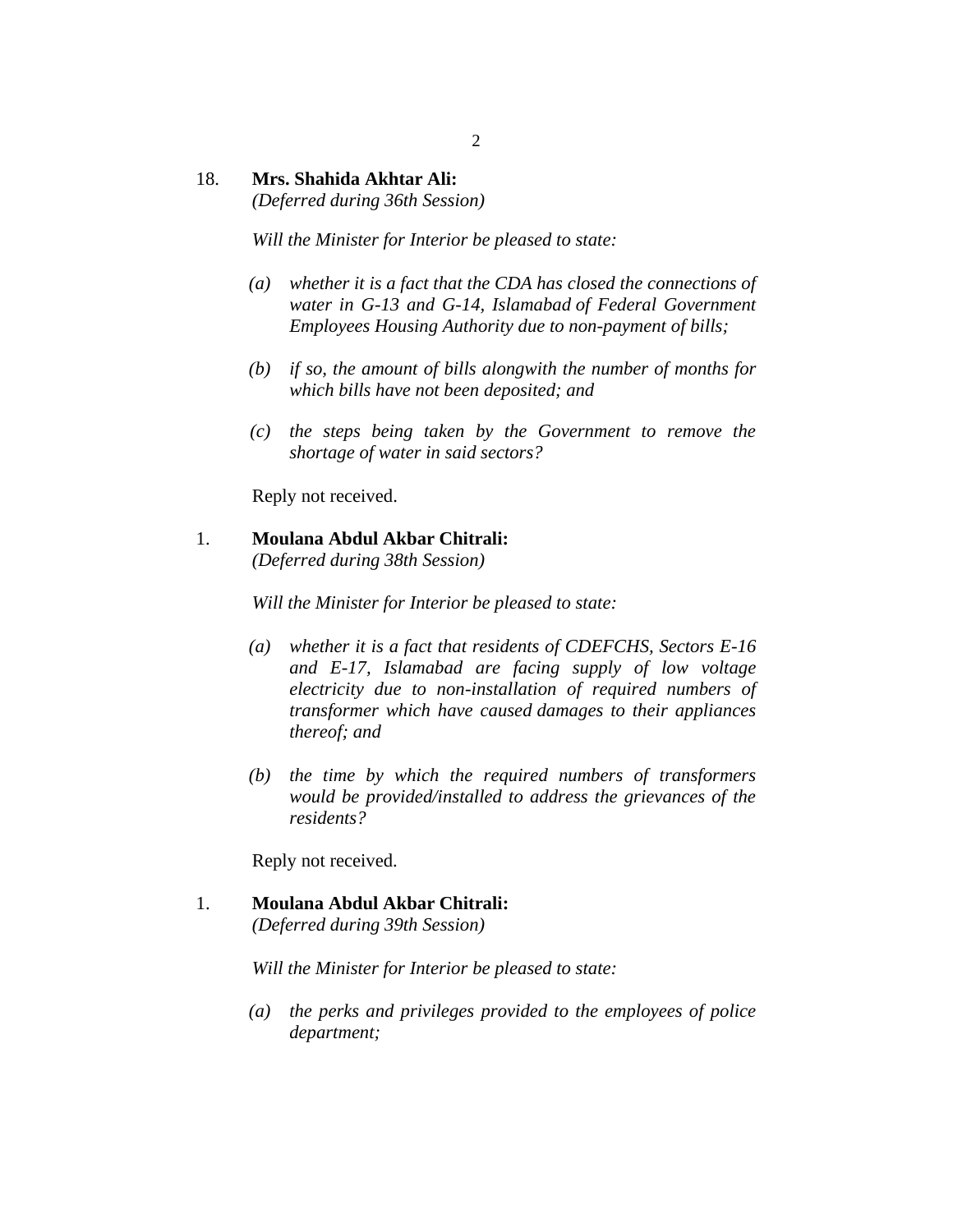- *(b) whether overtime, special duty allowance, facility of Government accommodation, risk allowance and facilities of housing scheme has been provided to them;*
- *(c) if yes, details thereof; if not, the reasons thereof?*

Reply not received.

## 8. **Ms. Shahida Rehmani:**

*(Deferred during 39th Session)*

*Will the Minister for Interior be pleased to state:*

- *(a) how many cases of extrajudicial killing are reported in ICT in last five years; and*
- *(b) what preventive measures are taken to curb extrajudicial killings?*

Reply not received.

#### 11. **Mr. Riaz Ul Haq:**

*(Deferred during 41st Session)*

- *(a) whether it is a fact that a training institute, namely Anti-Terrorism School, (a training school of IB) has been established at Tumair, Tehsil and District Islamabad;*
- *(b) if so, under what terms and conditions, such place has been given for a training school;*
- *(c) whether the authorities concerned have taken notice of the fact that current administration of the school has started occupying more land in the area, and local people are not being allowed to carry out any physical or construction work on their legitimate land; if so, the details thereof;*
- *(d) whether such act of the administration of school is tantamount to depriving local people of their property rights,*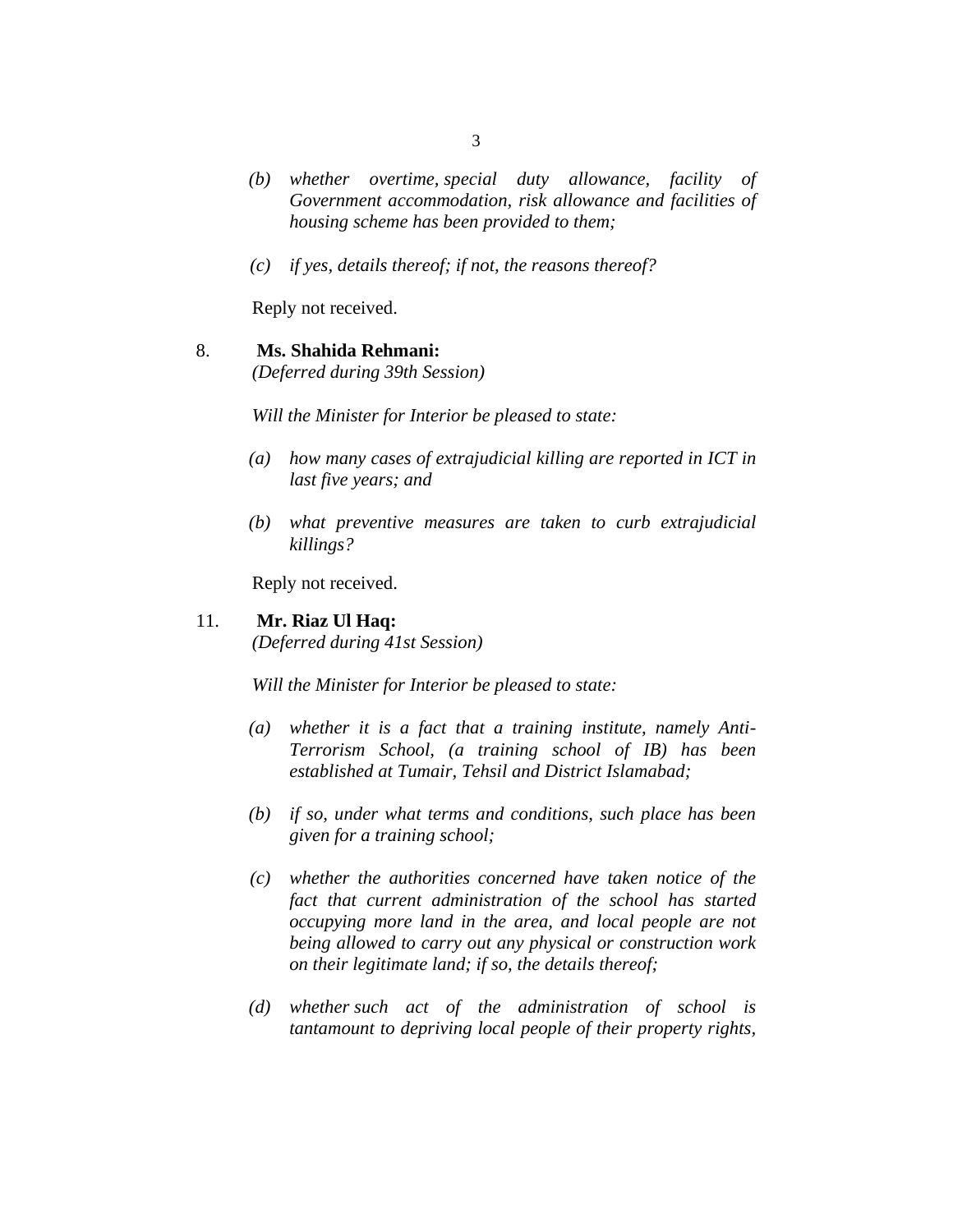*which is fundamental right of every person as enshrined in Constitution; and*

*(e) what corrective measures are being taken in this regard?*

Reply not received.

## 14. **Moulana Abdul Akbar Chitrali:**

*(Deferred on 12-5-2022)*

*Will the Minister for Interior be pleased to state:*

- *(a) whether it is a fact that some persons have not been allowed to proceed abroad despite their clear documentation;*
- *(b) if so, the details of the persons viz their names, address and passport numbers have been disallowed at the Islamabad International Airport, proceeding to Turkey and other countries with reasons since May 2021?*

Reply not received.

## 15. **Moulana Abdul Akbar Chitrali:** *(Deferred on 12-5-2022)*

*Will the Minister for Defence be pleased to state:*

- *(a) whether it is a fact that plots have also been allotted to the civilian officers in DHA schemes;*
- *(b) if so, the details of the allottees serving in grade 19 and above as officers of the Ministry since 2019?*

Deferred for answer on Next Rota Day.

## 17. **Ms. Mussarat Rafiq Mahesar:**

*(Deferred on 12-5-2022)*

*Will the Minister for Overseas Pakistanis and Human Resources Development be pleased to state the total number of labour force working in gulf countries?*

Reply not received.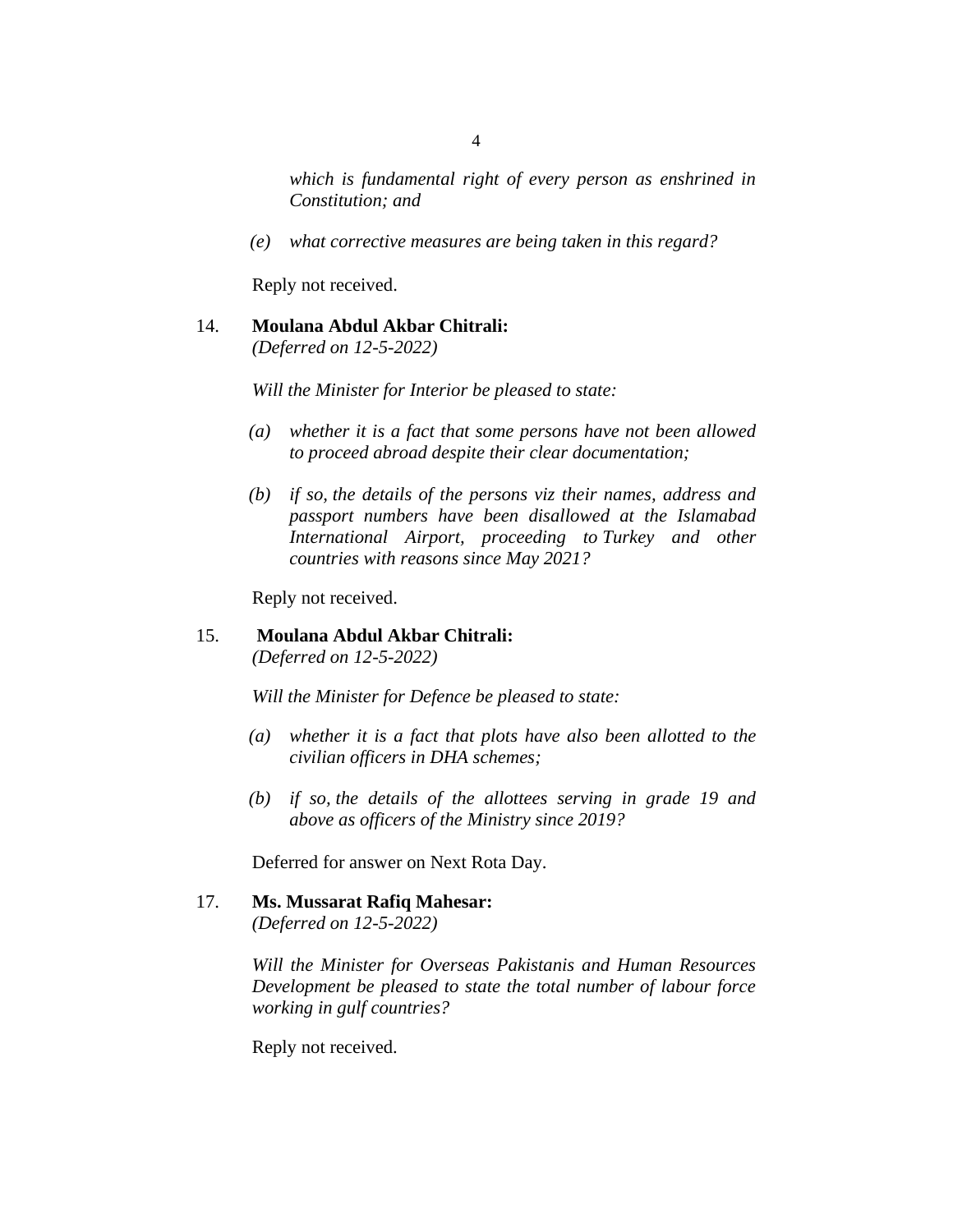## 18. **Begum Tahira Bukhari:**

*(Deferred on 12-5-2022)*

*Will the Minister for Defence be pleased to state:*

- *(a) whether it is fact that number of Sanitary Workers of Chaklala Cantonment Board, Rawalpindi are working still on daily wages since last ten years;*
- *(b) if the reply (a) above is in affirmative, details of the total number of sanitary workers, who are working on daily wages and reasons for not confirmation/regularization of their services so far; and*
- *(c) what steps are being taken by the Ministry for the regularization/confirmation of all the sanitary workers of the CCB?*

Deferred for answer on Next Rota Day.

19. **Begum Tahira Bukhari:** *(Deferred on 12-5-2022)*

*Will the Minister for Defence be pleased to state:*

- *(a) whether it is fact that there is severe water shortage allegedly done by the area in-charge of Street No.7 under Chaklala Cantonment Board (CCB), Rawalpindi, the people of the street are complaining and no one is addressing the complaints;*
- *(b) whether it is also a fact that the CCB provides water to Street No.07 only for two to three hours in 48 hours with low pressure which is very insufficient quantity for the area due to which people are suffering which is violation of the basic fundamentals rights of the citizens; and*
- *(c) what steps are being taken by the CCB for the provision of water to the residents of Gali No.07 with full pressure; and*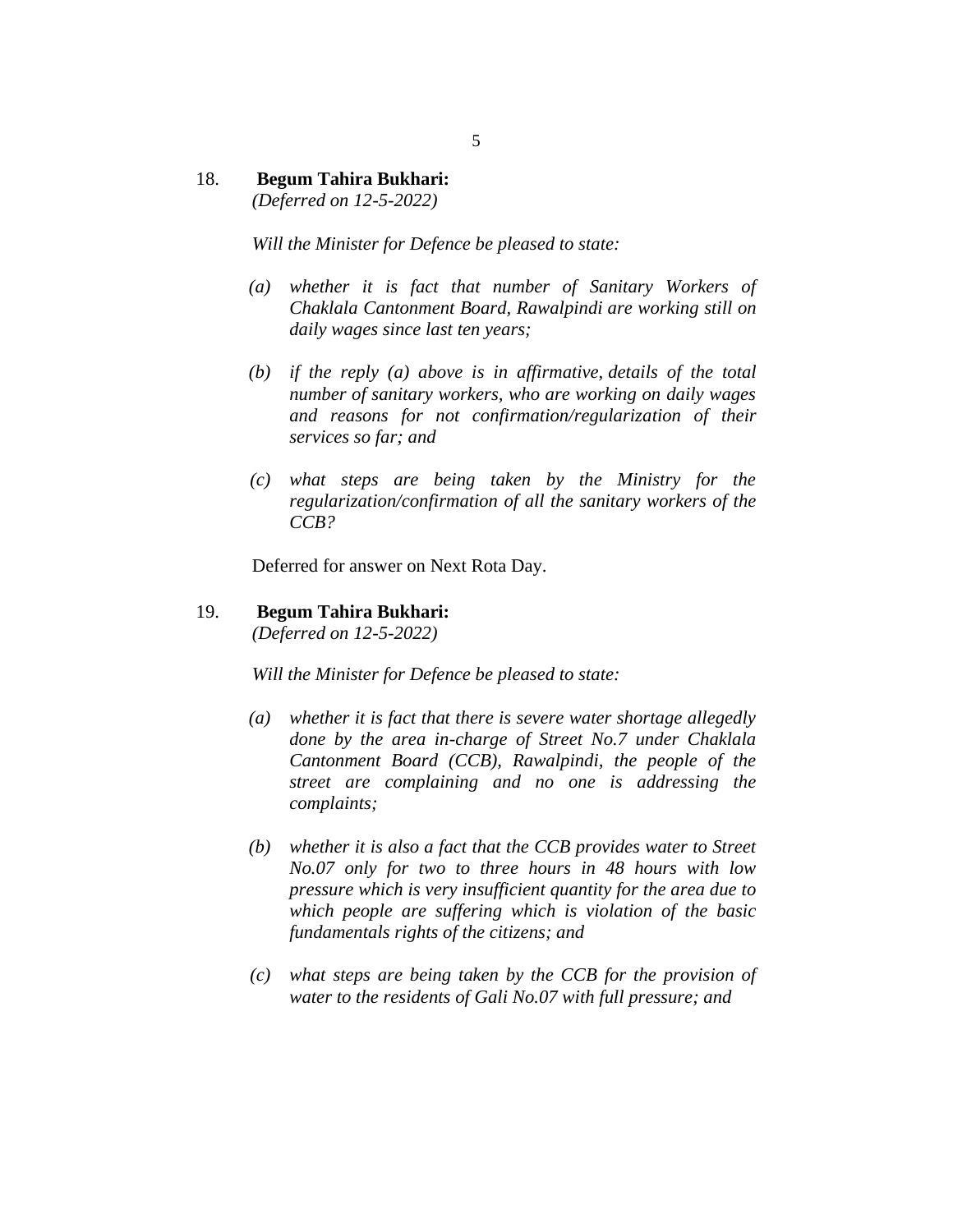*(d) what further steps being taken by the CCB against the duty bound individuals or employees who are allegedly involved in such negligence to provide such basic necessity?*

Deferred for answer on Next Rota Day.

#### 20. **Mr. Naveed Aamir Jeeva:**

*(Deferred on 12-5-2022)*

*Will the Minister for Interior be pleased to state:*

- *(a) the total amount incurred so far out of the total allocated fund for development work in Sectors G-14/1 and 2, Islamabad alongwith the total amount utilized and remaining balance of un-utilized amount so far;*
- *(b) the total funds allocated for completion of development work of affectees;*
- *(c) if not, the time by which the fund to be allocated therefor;*
- *(d) if the funds has been allocated when will be released?*

Reply not received.

#### 42. **Moulana Abdul Akbar Chitrali:**

*Will the Minister for Inter-Provincial Coordination be pleased to state the details of the inquiries against the Hockey and Federations, funds/grants etc., received, expenditure international, in the country and Chitral and Malakand Division during the last five years?*

**Minister for Inter-Provincial Coordination (Mr. Ehsaan ur Rehman Mazari):** Pakistan Hockey Federation has informed that no such inquiry and inquest was held against Pakistan Hockey Federation by any Government Department or Agency. However, audits of PHF Accounts are carried out by the team of Auditor General, Pakistan Revenue from 2008 till 2021 on a regular basis. If any observation occurred, it will be settled amicably and affably with auditing authorities.

Federal Government has released this amount since 2017 till to date as per following details:—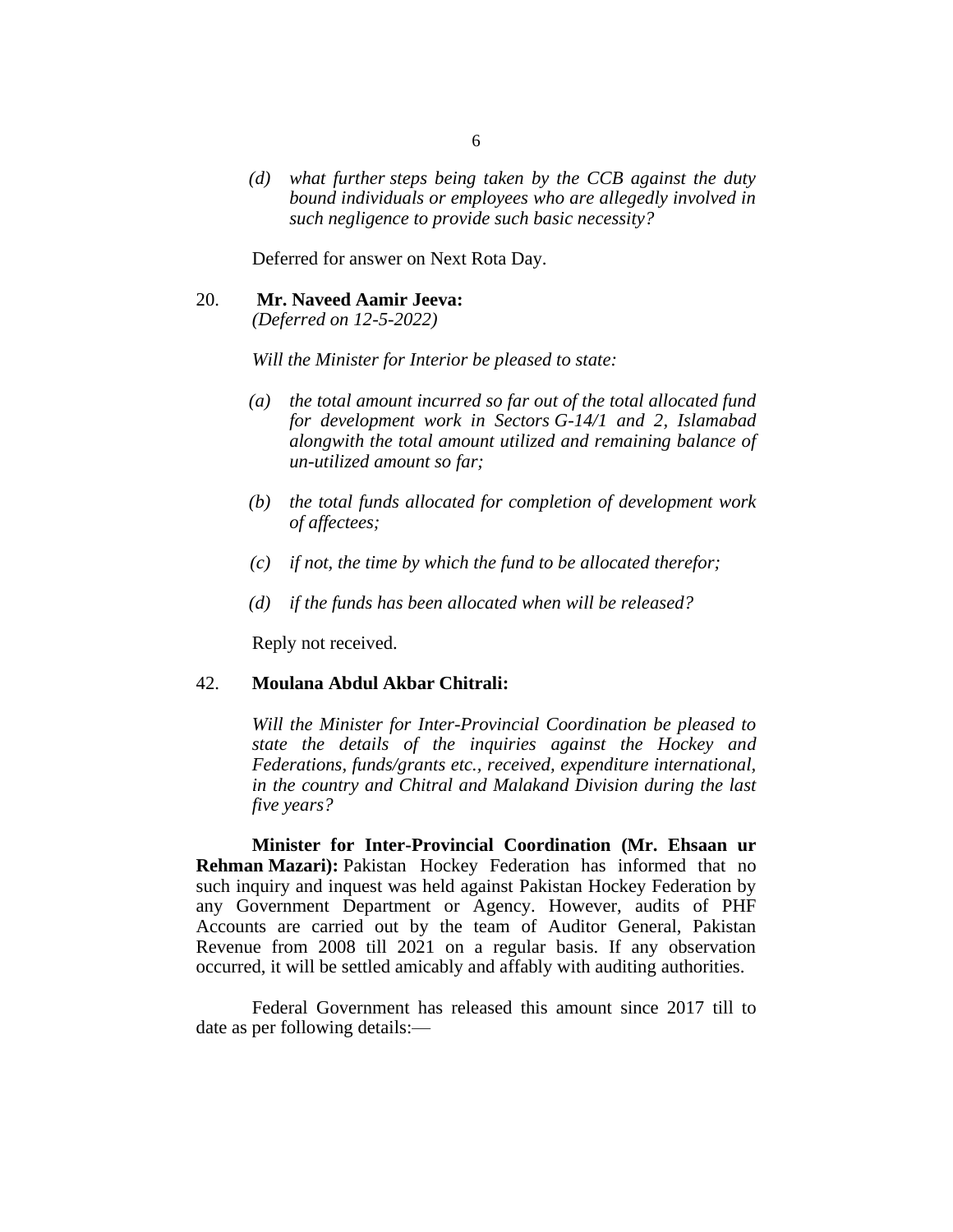| S# | <b>Financial</b><br>year | <b>PSB</b> | Sindh Govt.          | <b>Army Chief</b> |
|----|--------------------------|------------|----------------------|-------------------|
|    | $2017 - 18$              | 4,000,000  | 120,000,000          |                   |
| 2. | 2018-19                  |            | 100,000,000          | -                 |
| 3. | 2019-20                  | 1,500,000  | 75.000.000           |                   |
| 4. | $2020 - 21$              | 3,500;000  | 95,000,000           | 50,000,000        |
| 5. | $2021 - 22$              |            | 50,000,000           |                   |
|    | Total:                   | 9,000,000  | 440,000,000          | 50,000,000        |
|    |                          |            | <b>Total Grants:</b> | 499,000,000       |

**Fund received by Pakistan Hockey Federation in last's years from Government Financial years 2017 to 2021-22.**

Chitral is an inactive unit of KPK Hockey Association due to nonavailability of basic infrastructure, as there is no Hockey activity since its affiliation with the Provincial Hockey Association. The Districts of Dir and Malakand are active units of KPK Hockey Association. Recently, KPK Government has tendered for the laying of synthetic playfield in Malakand, which will be beneficial and advantageous to the local Hockey functionaries.

The details of financial statements for the years 2019 to 2021 are enclosed at **Annexure-I**

*(Annexure has been placed in the National Assembly Library)*

## 43**. Moulana Abdul Akbar Chitrali:**

*Will the Minister for Interior be pleased to state the details of the existing petrol pumps plots, their size, locations, in different sectors, the action taken against their encroachment/illegal constructions and reasons for not taking action during the last three years?*

Reply not received.

### 44. **Syed Agha Rafiullah:**